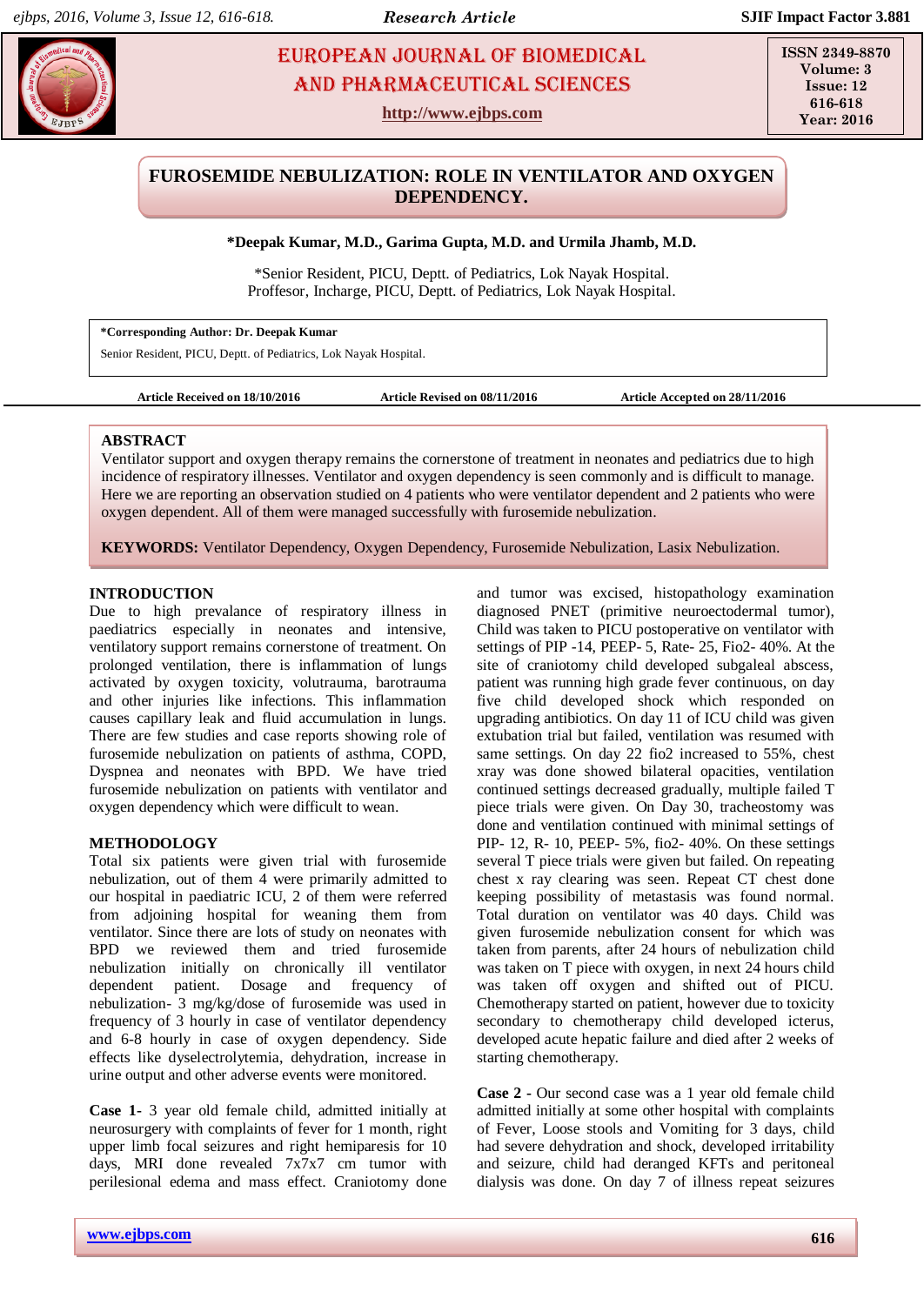was present, MRI done shown findings suggestive of PRES for which child referred to us. On arrival child was gasping, cyanosis was present, immediately child was taken on ventilator with settings of PIP- 18, PEEP  $-5$ , R – 20, Fio2- 50%. Renal function was found to be deranged peritoneal dialysis was continued. On day 10 T -piece trial was given but failed. Fever was persisting, child developed sepsis, blood culture shown klebseilla antibiotics upgraded as per sensitivity, chest x ray – bilateral opacities were present, ventilation continued, on day 23 of illness child self extubated herself but was not able to maintain saturation and developed respiratory distress. On day 27 – tracheostomy was done and ventilation continued with minimal settings of PIP- 12, PEEP- 5, Fio2 -40%, Rate-25. Multiple T piece trials were given but failed. Child was given furosemide nebulization, after 12 hours of nebulization child was taken on T piece and off oxygen after 48 hours of nebulization. Child was discharged, on follow up tracheostomy site was closed, child found healthy and asymptomatic on follow-up.

**Case 3 –** Our third case was 75 days old male child delivered at 30 weeks gestation with birth weight of 1600gm. He was admitted in nursery for respiratory distress and kept on oxygen and given IVF for 7 days. He was started on RTF and discharged, however parents complaining of fast breathing since day of discharge. On day 5 of discharge and day 18 of life child had worsened respiratory distress, child readmitted at some other hospital and given oxygen. At day 45 of life child had apnea for which child ventilated (7 days) child kept on oxygen given off oxygen trials but failed for which child transferred to us. On transfer child had good activity, respiratory rate were 46 per minute and was orally accepting well. On giving off oxygen trial child desaturate and develop bradycardia. On investigating Hb- 13, Sepsis screen –ve, ionized calcium level was normal, USG cranium done was normal and CSF done revealed normal values. Baby nebulized with furosemide after 48 hours of nebulization child was taken off oxygen, on follow up no respiratory distress, no apneas noted and found thriving well.

**Case 4-** Child admitted with complaints of fever, cough for 8 days and respiratory distress for last 3 days. On examination respiratory rate was 60 per minute, retractions were present and bilateral wheeze and crept were auscultated in chest. Chest x ray was done showed bilateral nonhomogeneous opacities. Child nebulized with asthalin, oxygen given by mask and antibiotics continued. Respiratory distress was worsened in between which required magnesium sulphate infusion. Five weeks passed, despite of upgrading higher antibiotics, respiratory distress was persisting and oxygen requirement had increased. Bronchoscopy done was normal, CECT chest revealed consolidation in right upper and lower lung and in left lower lung. We had given him furosemide nebulization trial, 48 hours later respiratory distress improved, over next 48 hours oxygen

was removed. Child was discharged and is healthy on follow-up.

**Case 5-** Our fifth case was a 5 month old male child admitted in adjoining hospital where child was diagnosed truncus arteriosus type 1, repair was done of pulmonary artery with pericardial conduit from RV-PA. Child ventilated post-operative given CPAP trial but was not able to wean, tracheostomy was done. After 4 weeks of ventilation child referred to us. Initial settings on which we started ventilation was  $PIP - 12$ , PEEP- 5, Rate- 25, Fio2- 45%. Child given CPAP trial but failed and taken back on ventilator, total duration of ventilation was 8 weeks, multiple attempts were made to wean off patient but failed, we have given him furosemide nebulization, 24 hours later child was taken on T piece and within next 24 hours child was off oxygen. On follow-up tracheostomy site was closed and child found asymptomatic.

**Case 6-** Our sixth case was 6 months old male child admitted in adjoining hospital with diagnosis of Obstructive TAPVC with nonrestrictive ASD with PFO with Severe PAH, TAPVC repair was done with ASD closure, PFO kept open. Child taken on ventilator post operatively, settings PIP- 18, rate- 35, PEEP- 5, Fio2 – 60%. Child referred to us for weaning. Initial settings kept were – PIP – 20, PEEP – 5, Rate -40, Fio2-  $45\%$ . Ventilator weaning tried; settings brought down to PIP – 16, PEEP – 5, Rate- 20, Fio2 – 40%. T- Piece trial was given but failed. We have not done tracheostomy in this patient, we started him on furosemide nebulization earlier in this patient 36 hours later child extubated successfully, taken off oxygen in next 48 hours and discharged.

#### **RESULT SUMMARIZED**

All six patients who were ventilator and or oxygen dependent after nebulization with furosemide were weaned off ventilator within 24 to 48 hours of nebulization and off oxygen within 48 hours of furosemide nebulization. All patients were discharged except one who died 2 weeks later of unrelated complication secondary to chemotherapy. Two patients out of six were referred from other hospital postsurgical for ventilator dependency and were successfully taken off ventilator and discharged.

No side effects were observed, no evidence of dehydration and dyselectrolytemia were observed in any patient. Mild increase in urine output was noted in 3 patients when started nebulization which does not appears significant, no weight loss and signs of dehydration were noted.

### **DISCUSSION**

Administration of drug directly into lungs has been used since 1950s.<sup>[1]</sup> Delivering drug into lung is useful in intensive care settings where prompt response is needed. Ventilatory support is mainstay of treatment due to high